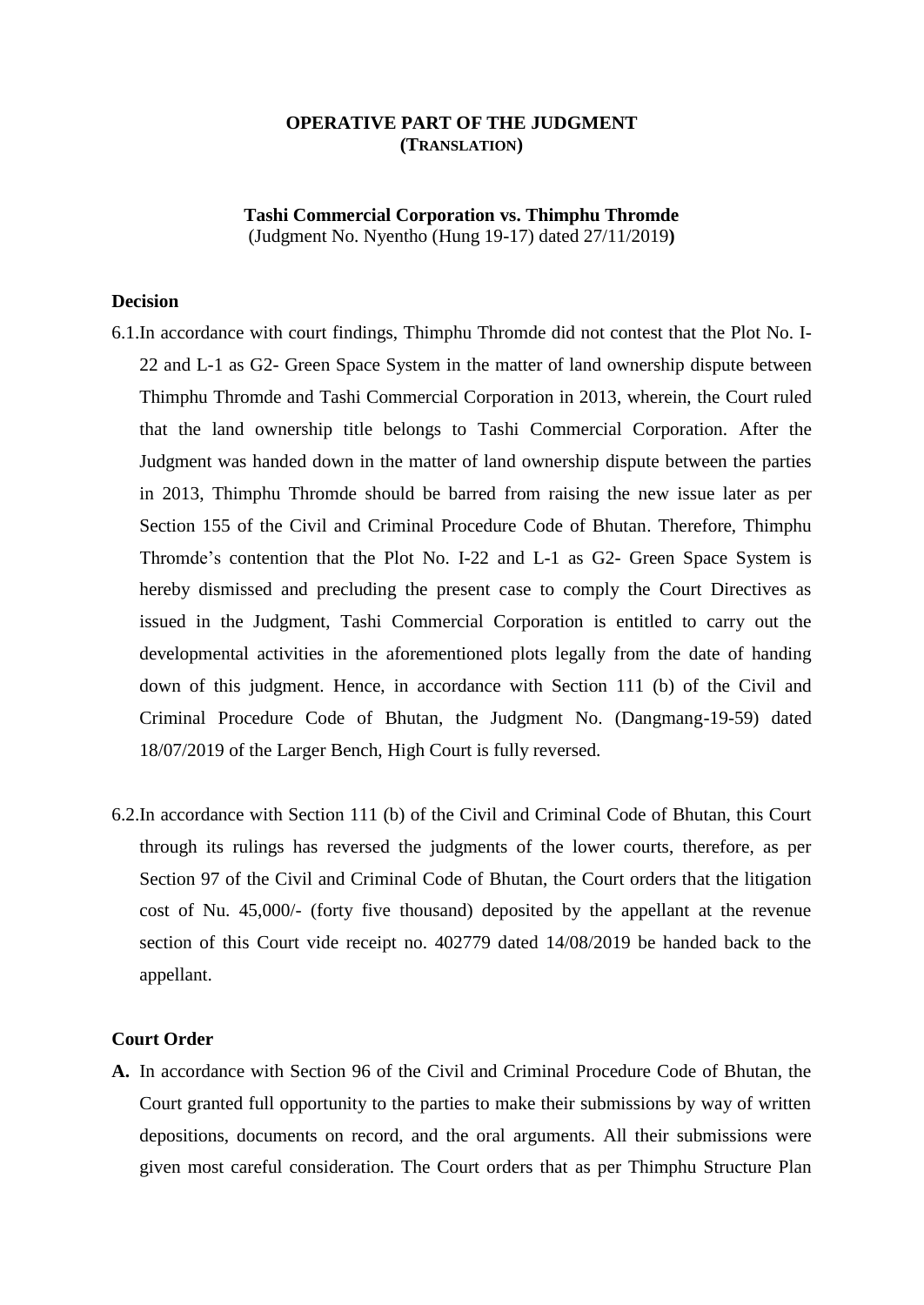2002-2027, Revision 01, August 2004, the aforementioned plots owned by the Tashi Commercial Corporation does not fall under G2- Green Space System, rather it falls under Urban Core. Therefore, precluding the present case to comply the Court Directives as issued in the Judgment, Tashi Commercial Corporation is entitled to carry out the developmental activities in the aforementioned plots legally from the date of handing down of this judgment. Hence, the Judgment of the Larger Bench, High Court is fully reversed.

### **B. Court Directives:**

1. In accordance to Article 7(14) of the Constitution, the Government may acquire private land for public purposes on payment of fair compensation. In order to give effect to the Constitutional objective of providing fair compensation to the individuals whose land has been acquired by the Government, uniform procedure for acquisition and compensation must be in place. This will invariably ensure clarity and fairness in the process, check arbitrariness and create accountability on the authority concerned.

The current National Committee for Human Settlement was constituted based on executive order of Lhengye Zhungsthog. It was not constituted based on any one of the Acts passed by the Parliament. Therefore, it is felt necessary to have separate Act incorporating the provisions constitution of the committee and its responsibility.

- 2. In line with the above reasons and Article 21 Section 10 of the Constitution, the Government is hereby directed to move for the adoption/endorsement of a separate legislation apropos private land acquisition for public purposes. Such legislation must amongst others, include the following:
	- a. Lay down the procedure for private land acquisition; payment of compensation and award of substitute land;
	- b. Clearly define the term "fair compensation". The rate of compensation must be equitable. The ongoing practice of calculating compensation based on PAVA Rate is both unfairly low and impracticable.
	- c. Establish a Committee which shall be the sole authority responsible for:
		- i. Identifying and acquiring private land for any public purpose;
		- ii. Compensating land owners through monetary payment as determined in the legislation.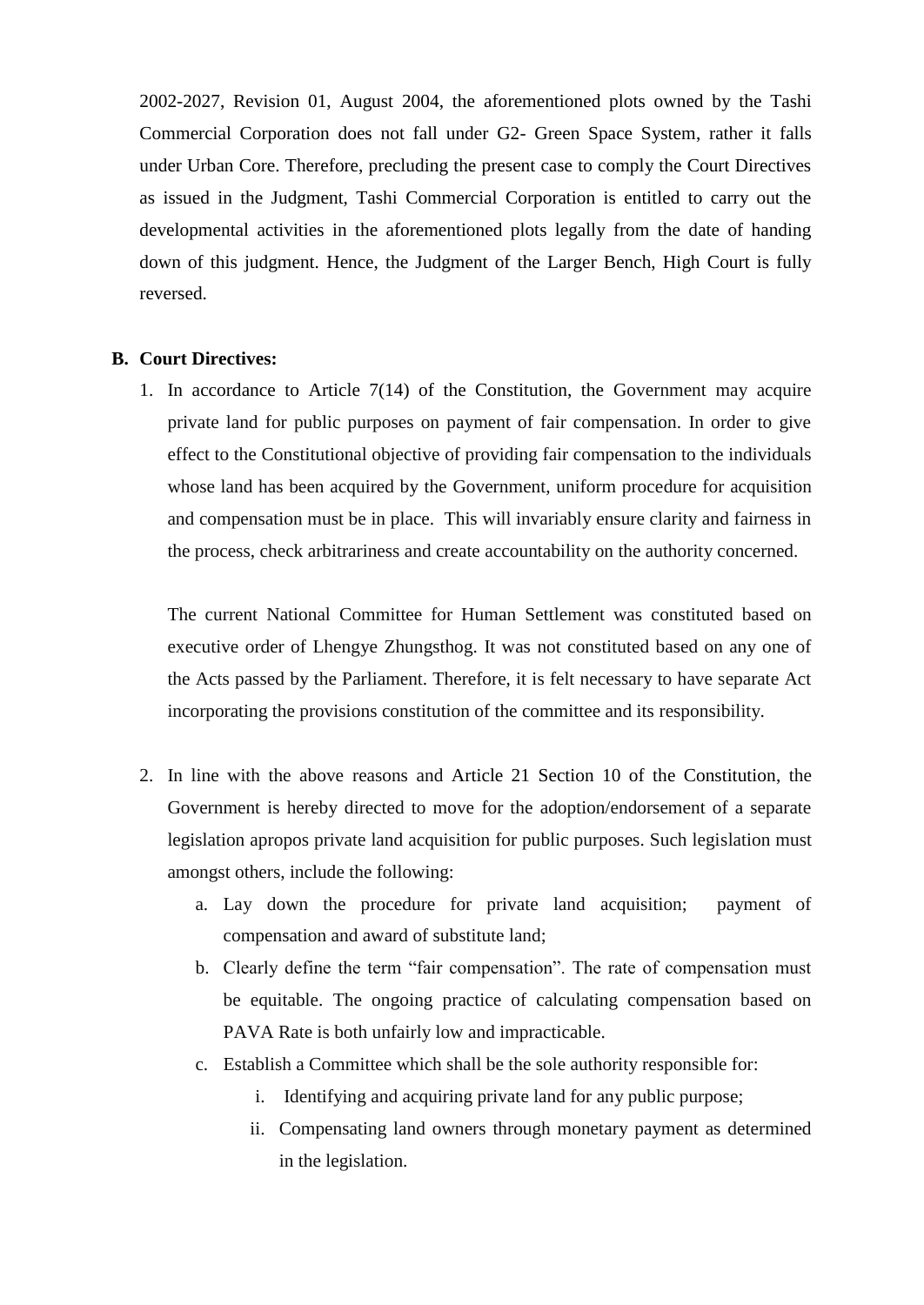- d. All the decisions taken by the Committee must be consensus-based in order to ensure greater credibility.
- e. With regard to awarding of substitute land, since granting of state land to the citizens is a Royal Prerogative under Article 2(16)(b) of the Constitution and Section 189 of the Land Act, 2007, the Committee must be duty bound to seek Royal Command apropos awarding of substitute land.
- f. Clearly stipulate the course of action apropos private land with any liability/mortgaged with the financial institutions.
- g. Address all other matters pertaining to acquisition of private land for public purposes by the Government.
- 3. Non-uniformity and arbitrariness in payment of compensation and awarding of substitute land is against the fundamental right of an individual to own property as enshrined under Article 7(9) and the right not to be deprived of any property by acquisition or requisition except for public purpose (Eminent Domain) on payment of fair compensation in accordance with the provisions of the law, as enshrined in article 7(14).
- **C.** The Court through its rulings has fully reversed the judgments of the Larger Bench, High Court, therefore, the Court orders that the litigation cost of Nu. 45,000/- (forty five thousand) deposited by the appellant at the revenue section of this Court vide receipt no. 402779 dated 14/08/2019 be handed back to the appellant.

Non-compliance of orders as enumerated in this judgment from either of the parties may result in finding civil and criminal sanctions in accordance with Sections 104 and 107 of the Civil and Criminal Procedure Code of Bhutan. Issued under the hand and seal of this Court on the first day of tenth month of earth female pig year corresponding to the twenty seventh day of the eleven month of two thousand and nineteen.

> (Tshering Wangchuk) The Chief Justice of Bhutan

(Rinzin Penjor) (Tashi Chhozom) (Norbu Tshering) Justice Justice Justice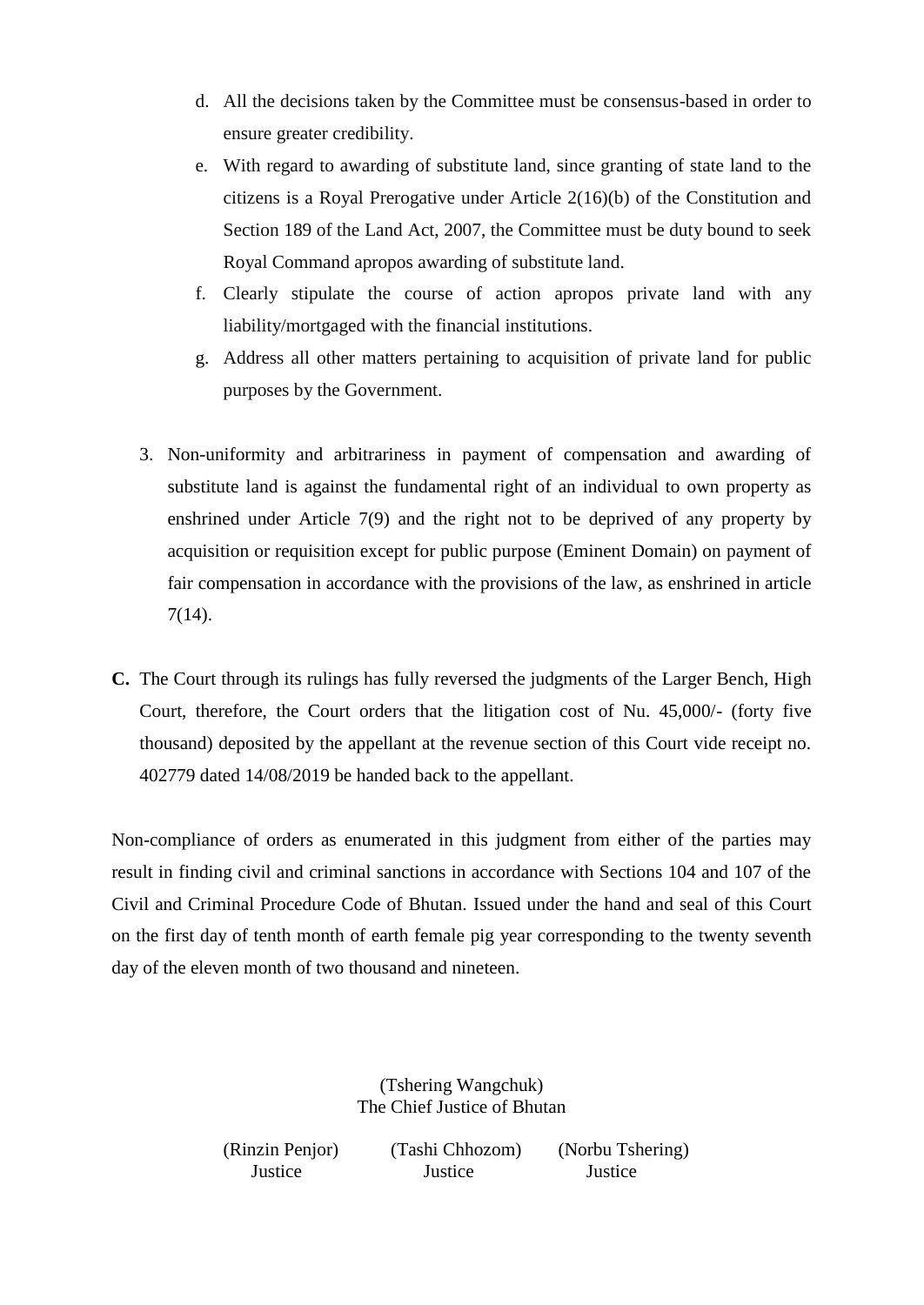### **2. Dissenting Judgment**

In accordance with Section 95 (c) of the Civil and Criminal Procedure Code of Bhutan, 2001 and Dissenting Findings, the reasons of dissent are as follows:

The edifice of justice must be supported by the pillar of direct, relevant and admissible evidence. A Judge must base his/her decision on the evidence placed before him/her. The Court proceedings should be regulated by evidentiary rules to achieve a fair and just conclusion – the Judgment. The purpose of evidence is to establish and regulate the rules concerning the process of proof during the trials or civil proceedings in Courts, to finally bring the guilty to justice while setting the innocent free.

Therefore, it is imperative to correctly apply direct, relevant and admissible evidence in courts to achieve the aims of justice. Justice must not only be done but be seen to be done through fair trial as enshrined in our laws. The judiciary must work hard towards gaining public faith, trust and confidence in its criminal Justice system as His Majesty the King always commands, by rendering judgments that are fair and perceived to be fair.

The probative value, the sufficiency and the relative completeness of evidence produced before the Courts must be scrutinized and the Court decisions must be based on truth founded on evidence. Thus, the principal responsibility of courts is to conduct proper proceedings so as to hear and consider evidence.

Therefore, as contended by the Legal Representative of Thimphu Thromde that the Plot No I-22 and L-1 was identified in the G2-Green Space System prior to the land ownership dispute between Thimphu Thromde and Tashi Commercial Corporation in accordance with the Urban Design Proposal-Core which is based on Thimphu Structure Plan 2002- 2027, Revision 01, August 2004 as approved by the Lhengye Zhungtshog on 3/2/2003. Further, the proposal of Jigme Dorji Wangchuck City Gateway was identified in those aforementioned plots. Therefore, the present issue is relevant to the earlier land ownership dispute between Thimphu Thromde and Tashi Commercial Corporation. Hence, the Court admits that the aforementioned two plots were identified as G2-Green Space System as per the Urban Design Proposal-Core which is based on Thimphu Structure Plan 2002-2027, Revision 01, August 2004 as approved by the Lhengye Zhungtshog on 3/2/2003.